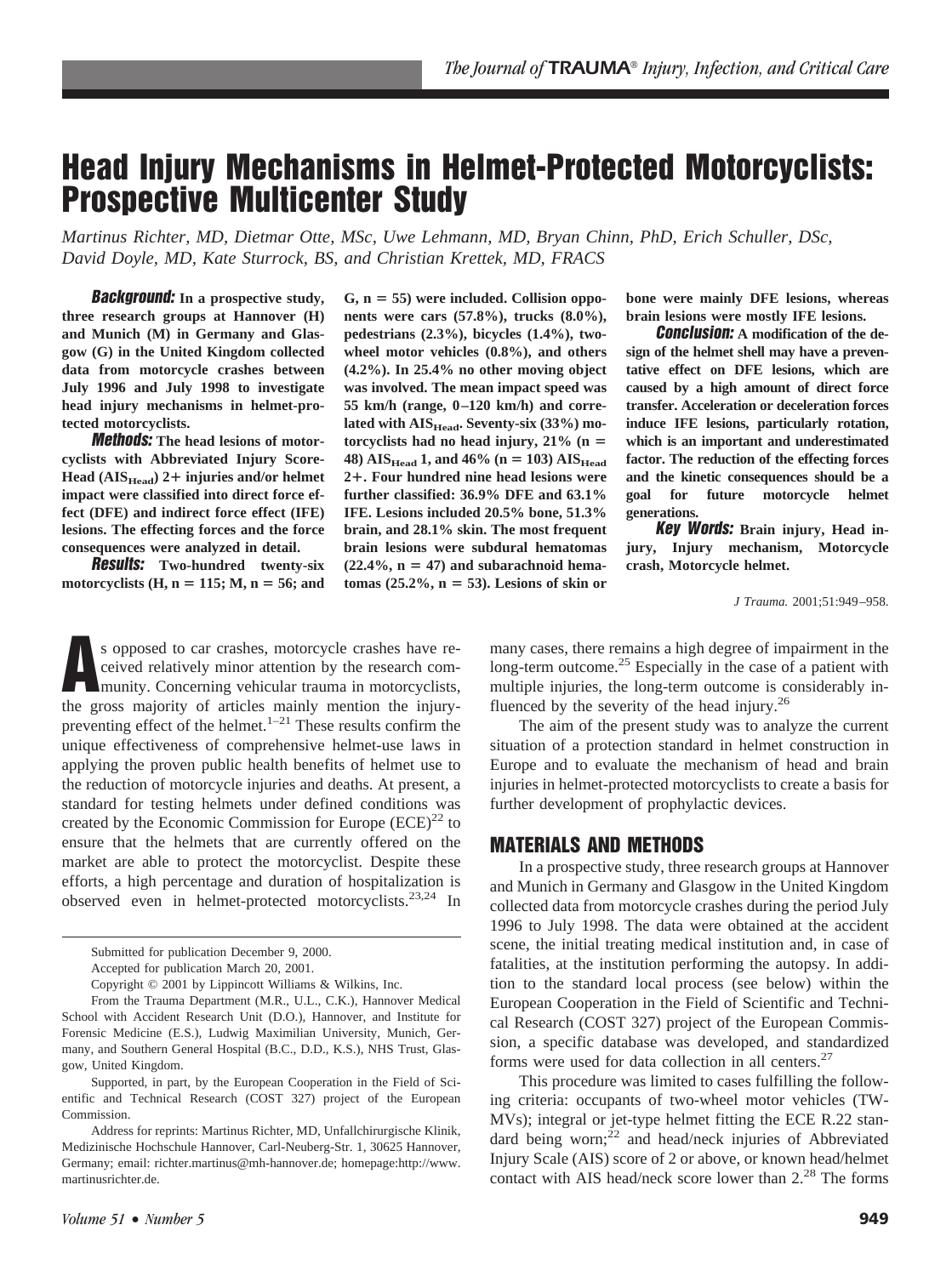

**Fig. 1.** *Body and head impact angle classification.*

contain anthropometric data; medical data such as injury type (i.e., fractures, abrasion, intracerebral hematomas, etc.) and injury severity (AIS); and technical data such as seating position, type of collision, vehicle impact speed, head impact speed, head and body impact angle (Fig. 1), helmet weight, and type and location of helmet damage (Fig. 2).

The helmet damage mechanism was taken into consideration to the current ECE test line (Fig. 3). The vehicle impact speed is the speed of the vehicle (motorcycle) at the beginning of the crash. The vehicle impact speed was evaluated with a mathematical impact analysis using the basic principles of physics. Traces of the movement of the vehicles, the vehicle deformation patterns, and the statements of the people involved concerning the driving behavior before the collision were taken into consideration. On the basis of the calculated speed of the motorcycle, the head impact speed was evaluated with an analysis of body kinematics during the





**Fig. 3.** *ECE R.22–04 standard testing setup (fall height, 2.87 m; maximum acceleration, 275*g*; impact duration, 150 g/5 ms; anvil form, even or rounded). Four different helmet regions are tested (B, front; X, left/right lateral; R, rear; P, crown). In the figure above, a test for region P is shown.22*

following phase, and the position of the body at the point of impact against the road surface, vehicle parts, or other obstacles. For further evaluation, the highest head impact speed during the entire crash was considered, which in 50% of cases was not the first impact. The helmet damage was assessed by the engineers of the study group. By analyzing the amount of dust or dirt on scratches or breaks, the time of the damage could be estimated.

Identical methodologies regarding the accident, vehicle impact, and helmet data were used at the three centers. The technical data were gathered directly at the accident scenes at all three centers in all cases. This investigation was performed in Hannover directly after the accident, and in Glasgow and Munich at a later stage. Technical parameters were measured and recorded at the scene. Photographs were taken at the scenes and were directly used for further accident reconstruction. All vehicles were technically investigated.

The head injuries  $AIS$  2+ were further analyzed. The single lesions of the head region were classified into lesions caused by direct force effect (DFE) or indirect force effect (IFE). All coup lesions that were directly caused by a force effecting the damaged structures were defined as DFE (e.g., skin laceration, impression fractures, brain lesion beneath impression fractures). Consequently, a DFE of deeper structures such as damage to the brain was only assumed when all of the more superficial structures in the same area were also damaged. IFE lesions were all contrecoup lesions and all coup lesion indirectly caused by the effecting force (i.e., when forces were transmitted through more superficial structures in the same area without damaging them).

The direction of the force was classified as well as force **Fig. 2.** *Helmet segments for classification of head lesion location.* effects such as rotation and hyperextension on the basis of the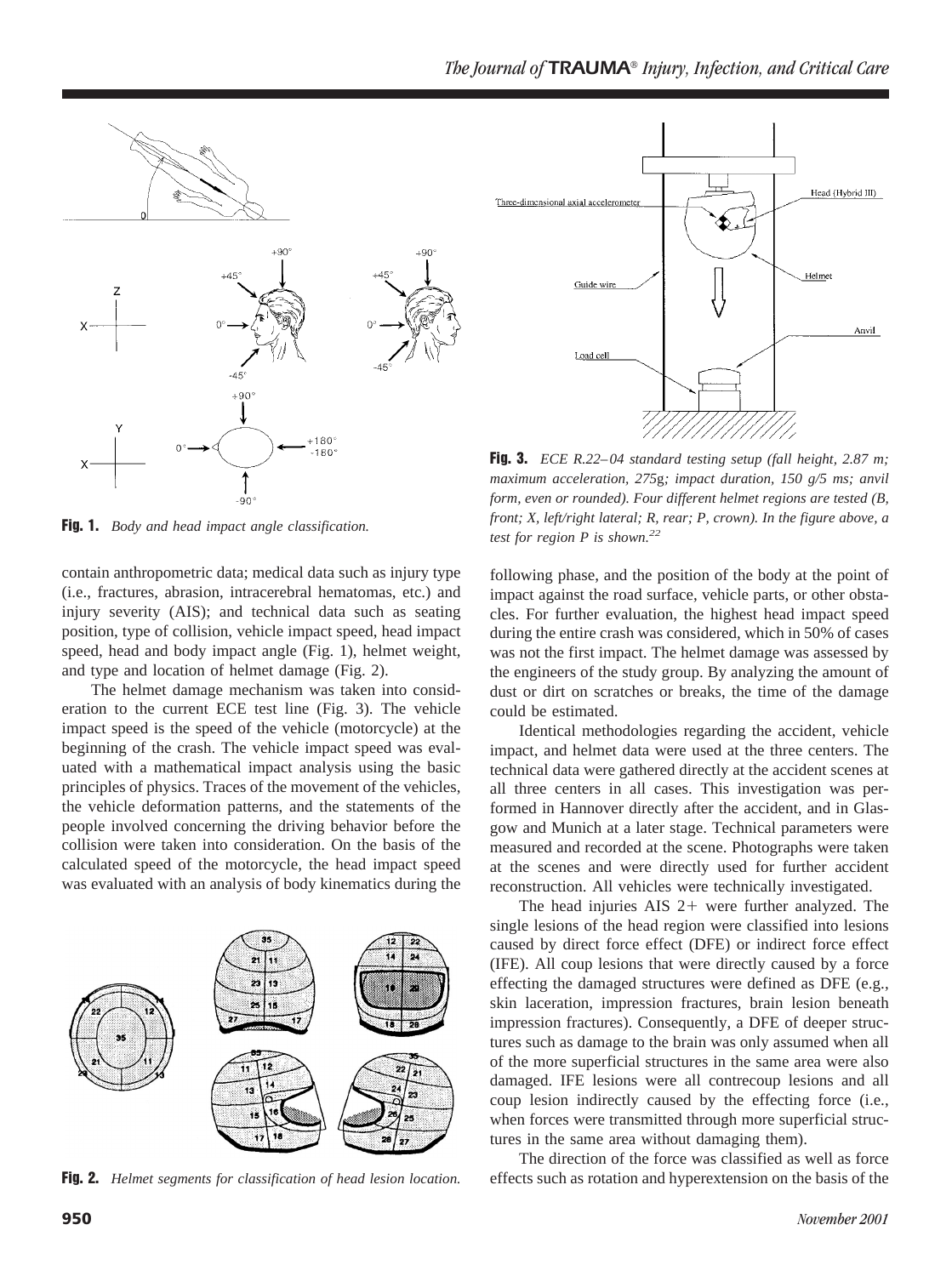virtually reconstructed movement of the body during the impact phase. All the data forms were sent to Hannover, and further coding was performed by the Accident Research Unit in Hannover. Under this procedure, the interrater bias was avoided. This analysis was performed by engineers under responsibility of one of the technical authors (D.O.). Independently, two trauma surgeons (M.R. and U.L.) analyzed computed tomographic (CT) scans and/or autopsy reports/ pictures for lesion type/location and the determination of the kinetic consequence of the effecting force. Each case with any deviation in any classification  $(n = 10)$  was discussed and reclassified by both investigative teams. For statistical analysis, a  $t$ ,  $\chi^2$ , Pearson, or linear trend test was used.

## **Individual Local Processing Features**

## *Hannover, Germany*

The accident files had been prepared by scientific teams of the Accident Research Unit. The teams had been informed directly via police radio and arrived at the accident scenes within 10 minutes in their own vehicles. In the area of the rural district and the town of Hannover, Germany (1.2 million inhabitants), approximately 6,000 vehicular collisions with consequent injuries to persons occur each year. Around 1,000 (17%) of these collisions have been documented annually since 1988. This was performed according to a statistical sample design plan. In the years 1973 to 1987, an average of 300 vehicular collisions per year were evaluated. In addition to technical indications and an evaluation of the damage to the vehicle and helmet, the files also included medical details and degree of injuries to persons. Individuals who died before hospital admittance were not included.

The first medical facility providing care for the injured person documented the diagnosis and type of injury. Photographs of the vehicular collision scene and the vehicles as well as other relevant radiographs were collected by the staff of the Accident Research Unit.

## *Glasgow, United Kingdom*

A Motorcycle Accident Study at the Southern General Hospital started in 1984 involving collaboration with the Department of Neuropathology, the Department of Transport Vehicle Inspectors, Strathclyde Police, and the Crown Office (Scotland). The police forward all reports of accidents involving motorcycles in the Strathclyde region (2.3 million inhabitants) to the Department of Neuropathology. The department then investigates any accident involving rider or pillion passenger who sustained a head injury and/or other injury with AIS  $2+$ , or who spent 24 hours or more as an inpatient. Accident and vehicle data forms were completed by the Department of Transport's vehicle inspectors containing technical data derived from an investigation of the vehicles, accident scenes, helmets, clothing, and photographs. The Department of Neuropathology obtained injury data forms derived from medical records and postmortem reports including

brain injury diagrams from neuroradiology and brain examination in fatal cases.<sup>29</sup>

## *Munich, Germany*

The assignment of the Institute for Forensic Medicine gathered data including biomechanical analysis and assessment of forensic traffic accident cases commonly derived from autopsy data, police reports, and technical expert investigations. The investigation area includes the town and the rural district of Munich (3 million inhabitants). From more than 2,000 autopsy cases currently investigated per year, approximately one third represent a variety of fatal traffic accidents, with a considerable percentage of motorcycle crashes. Additionally, a number of nonfatal motorcycle cases are the subject of investigation using the medical records. The selection of the cases is mainly determined by criminal or liability relevance, for example, to detect an unknown driver, safety-belt and helmet usage, etc. Generally, police and/or public prosecutors decide whether or not forensic investigation has to be performed. Furthermore, insurance companies frequently request analysis for liability cases. The technical reconstruction of the accident mechanisms was performed on the basis of the police protocols, including photographs of the accident scenes and vehicles.

## **RESULTS Demographics**

Between July 1996 and July 1998, 218 accidents were included from the different investigators in Germany and the United Kingdom for the purpose of the COST 327 project (Hannover [H],  $n = 111$ ; Munich [M],  $n = 55$ ; and Glasgow [G],  $n = 52$ ). Two hundred nineteen TWMVs were examined, and medical and personal data were collected in 226 injured motorcyclists  $(H, n = 115; M, n = 56; G, n = 55)$ incurring  $1,976$  injuries. Drivers were  $96.9\%$  (n = 219) among those injured and  $3.1\%$  (n = 7) were passengers. Male subjects constituted  $88.5\%$  (n = 200); female subjects, 11.5%  $(n = 26)$ . The mean age at the time of the accident was 28.9 years (range, 6–82 years). Passengers (mean age, 15.7 years [range, 6–51 years]) were younger than drivers (mean age, 30.1 years [range,  $18-82$  years]). Twenty-seven percent (n = 52) of motorcyclists were younger than 26, and 19.5% ( $n =$ 44) were older than 40 years at the time of the accident. Between Hannover, Munich, and Glasgow, no differences were found in the age distribution.

## **Injury Type and Severity**

Thirty-three percent ( $n = 76$ ) were included in the study because of helmet impact, but did not suffer a head injury. Twenty-one percent  $(n = 48)$  of the head injuries were classified AIS-Head ( $\text{AIS}_{\text{Head}}$ ) 1 and 46% (n = 103)  $\text{AIS}_{\text{Head}}$ 2 or higher (AIS $_{\text{Head}}$  2+). Neck injuries were absent in 72.8%  $(n = 163)$ , with 10.7%  $(n = 24)$  classified as AIS-Neck  $(ALS_{\text{Neck}})$  1, and 16.5% (n = 37) as  $\text{AIS}_{\text{Neck}}$  2+ (Fig. 4).  $\text{AIS}_{\text{Head}}$  and  $\text{AIS}_{\text{Neck}}$  showed a positive correlation ( $r =$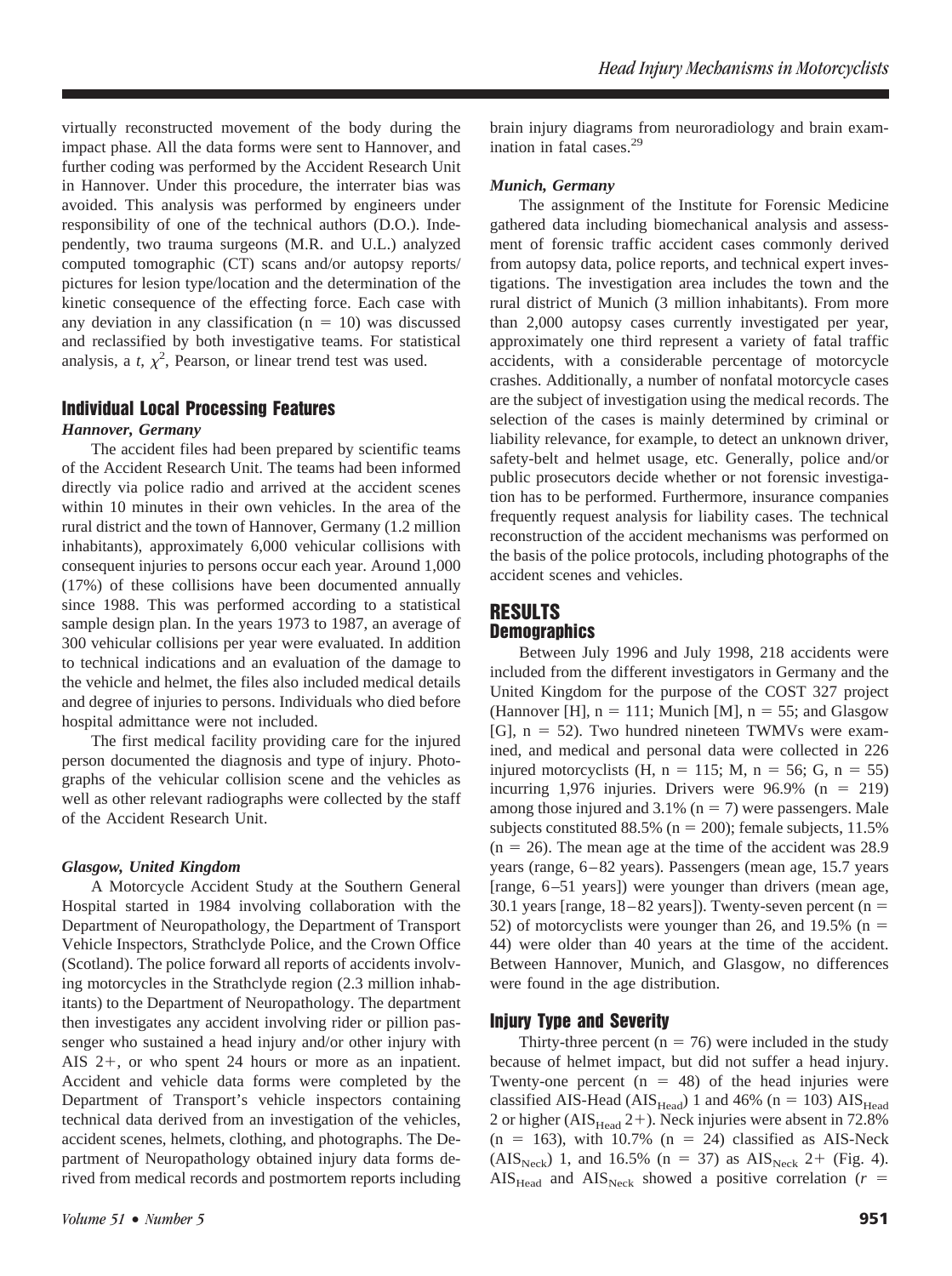

Fig. 4. *AIS<sub>Haed</sub>* and  $AIS_{Neck}$  in 226 motorcyclists ( $AIS_{Neck}$  *unknown in two cases).*

0.523,  $p = 0.05$ ), although 36% (59 of 163) of the individuals without neck injury were classified  $\text{AIS}_{\text{Head}}$  2+. The fatality rates were as follows: H,  $10\%$  (n = 12); G,  $35\%$  (n = 19); and M,  $95\%$  ( $n = 53$ ). The head injury was considered as the cause of death in 88% ( $n = 74$ ): H, 83% ( $n = 10$ ); G, 79%  $(n = 15)$ ; and M, 92%  $(n = 49)$ .

Eighty-one (78.7%) motorcyclists with  $\text{AIS}_{\text{Head}}$  2+ were analyzed regarding location and type of lesion involving the

head region (H,  $n = 10$ ; G,  $n = 24$ ; and M,  $n = 47$ ). With a total of 409 lesions,  $36.9\%$  (n = 151) were DFE and  $63.1\%$  $(n = 258)$  IFE (Table 1). Bone lesions constituted 20.5% (n  $= 84$ ), brain lesions 51.3% (n  $= 210$ ), and skin lesions 28.1%  $(n = 115)$ . IFE at the opposite side of the impact was observed in 16.4% of the cases and associated with DFE in all but one case.

## **Injury Mechanism**

## *Collision Opponent*

The collision opponents could be evaluated in 213 (97.3%) of the involved 219 TWMVs. Among those, 46.9%  $(n = 100)$  had two and 3.3%  $(n = 7)$  had three impacts. Overall, 57.8%  $(n = 123)$  of the TWMVs collided with cars, 8.0% ( $n = 17$ ) with trucks, 2.3% ( $n = 5$ ) with pedestrians, 1.4% ( $n = 3$ ) with bicycles, 0.8% ( $n = 2$ ) with other TW-MVs, and  $4.2\%$  (n = 9) with other moving objects. In 25.4%  $(n = 54)$ , no other moving object was involved in any

## **Table 1** Location and Type of 409 Lesions of the Head Region in 81 Motorcyclists AIS<sub>Head</sub> 2+

|                                     | Force Effect   |            |                |      |                |  |  |  |  |
|-------------------------------------|----------------|------------|----------------|------|----------------|--|--|--|--|
| Type of Lesion                      |                | <b>DFE</b> | <b>IFE</b>     |      |                |  |  |  |  |
|                                     | No.            | $\%$       | No.            | $\%$ | Total          |  |  |  |  |
| Bone ( $n = 84$ )                   |                |            |                |      |                |  |  |  |  |
| <b>Total</b>                        | 43             | 51.2       | 41             | 48.8 | 84             |  |  |  |  |
| Calotte                             | 16             | 84.2       | 3              | 15.8 | 19             |  |  |  |  |
| <b>Base</b>                         | $\mathbf 0$    | 0          | 33             | 100  | 33             |  |  |  |  |
| Frontal sinus                       | $\overline{2}$ | 100        | 0              | 0    | $\overline{2}$ |  |  |  |  |
| Le Fort                             | 6              | 100        | $\Omega$       | 0    | 6              |  |  |  |  |
| Orbita                              | 4              | 100        | 0              | 0    | 4              |  |  |  |  |
| Nasal                               | $\overline{4}$ | 100        | 0              | 0    | 4              |  |  |  |  |
| Maxilla                             | 5              | 100        | 0              | 0    | 5              |  |  |  |  |
| Mandible                            | 5              | 83.3       | 1              | 16.7 | 6              |  |  |  |  |
| Dental                              | $\mathbf{1}$   | 100        | 0              | 0    | 1              |  |  |  |  |
| Dislocation/Fx upper cervical spine | $\overline{0}$ | 0          | 4              | 100  | 4              |  |  |  |  |
| Brain ( $n = 210$ )                 |                |            |                |      |                |  |  |  |  |
| Total                               | 8              | 3.8        | 202            | 96.2 | 210            |  |  |  |  |
| <b>EDH</b>                          | $\overline{0}$ | $\Omega$   | $\overline{7}$ | 100  | $\overline{7}$ |  |  |  |  |
| <b>SDH</b>                          | $\mathbf{1}$   | 2.1        | 46             | 97.9 | 47             |  |  |  |  |
| SAH                                 | $\mathbf 0$    | $\Omega$   | 53             | 100  | 53             |  |  |  |  |
| Intracerebral hematoma              | $\overline{2}$ | 13.3       | 13             | 86.7 | 15             |  |  |  |  |
| Ventricle bleeding                  | $\mathbf{0}$   | 0          | $\overline{2}$ | 100  | $\overline{2}$ |  |  |  |  |
| Artery rupture                      | $\mathbf 0$    | 0          | $\mathbf{1}$   | 100  | 1              |  |  |  |  |
| Concussion                          | $\mathbf{1}$   | 3.3        | 29             | 96.7 | 30             |  |  |  |  |
| Contusion                           | $\mathbf{1}$   | 11.1       | 8              | 88.9 | 9              |  |  |  |  |
| Laceration                          | $\mathbf 0$    | 0          | $\overline{2}$ | 100  | $\overline{2}$ |  |  |  |  |
| Compression                         | $\mathbf{1}$   | 50         | 1              | 50   | $\overline{2}$ |  |  |  |  |
| Swelling                            | $\Omega$       | $\Omega$   | 8              | 100  | 8              |  |  |  |  |
| Rupture, brain                      | $\mathbf{1}$   | 6.7        | 14             | 93.3 | 15             |  |  |  |  |
| Rupture, septum lucidum             | $\mathbf 0$    | 0          | $\overline{4}$ | 100  | 4              |  |  |  |  |
| Brain stem                          | $\mathbf{1}$   | 6.7        | 14             | 93.3 | 15             |  |  |  |  |
| Skin ( $n = 115$ )                  |                |            |                |      |                |  |  |  |  |
| <b>Total</b>                        | 100            | 87.0       | 15             | 13.0 | 115            |  |  |  |  |
| Hematoma                            | 35             | 87.5       | 5              | 12.5 | 40             |  |  |  |  |
| Wound                               | 10             | 83.3       | $\overline{c}$ | 16.7 | 12             |  |  |  |  |
| Contusion                           | 15             | 75         | 5              | 25   | 20             |  |  |  |  |
| Laceration                          | 21             | 91.3       | $\overline{c}$ | 8.7  | 23             |  |  |  |  |
| Abrasion                            | 19             | 95         | 1              | 5    | 20             |  |  |  |  |
| Total                               | 151            | 36.9       | 258            | 63.1 | 409            |  |  |  |  |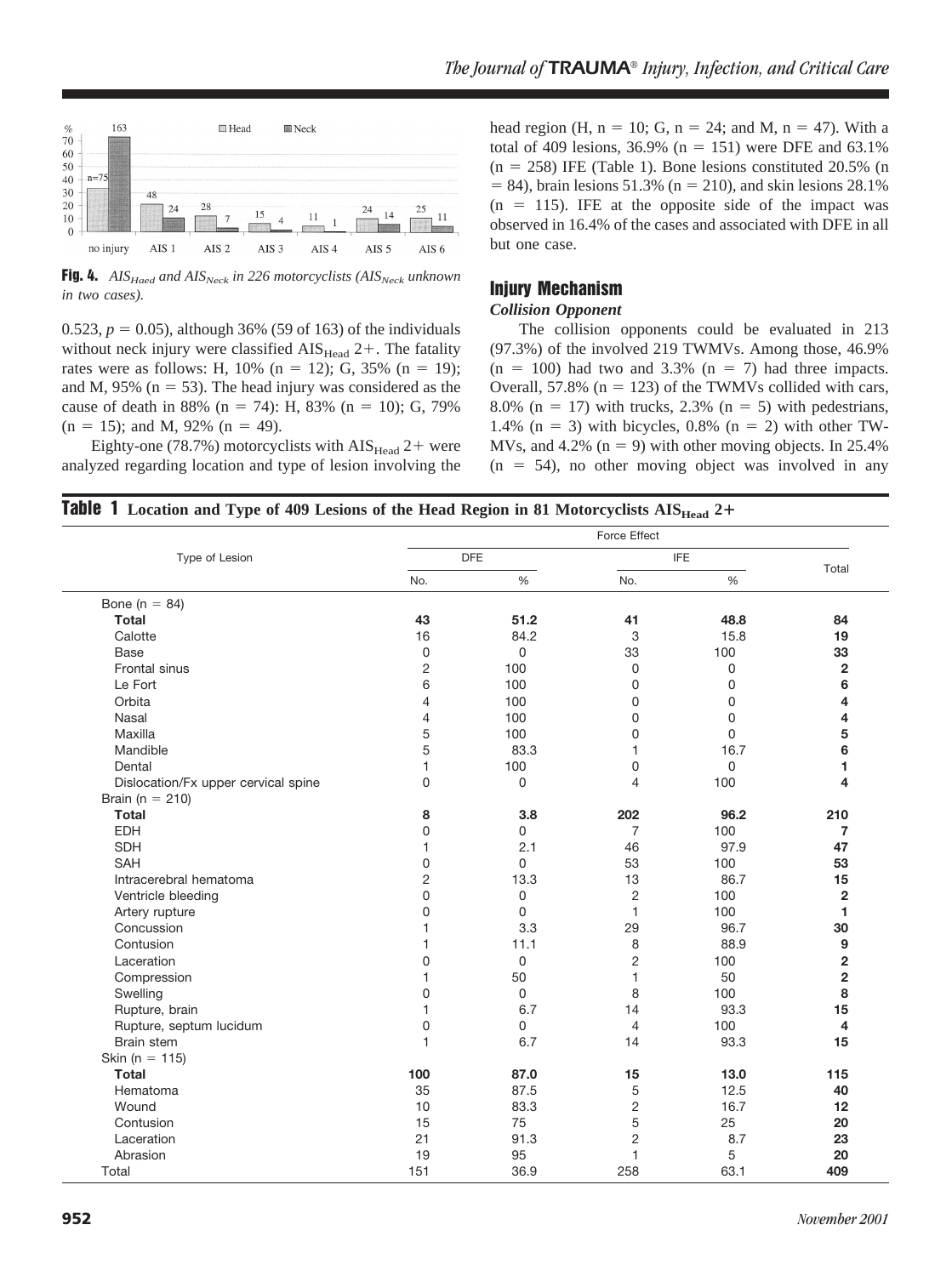| <b>First Collision</b> |     | H    |     | M    | G   |               |  |
|------------------------|-----|------|-----|------|-----|---------------|--|
|                        | No. | $\%$ | No. | $\%$ | No. | $\frac{0}{0}$ |  |
| Fall before            | 5   | 4.5  | 12  | 21.8 | 3   | 5.6           |  |
| 1 o'clock              |     | 9.9  | 4   | 7.3  | 2   | 3.8           |  |
| 2 o'clock              |     | 6.3  |     | 1.8  | 2   | 3.8           |  |
| 3 o'clock              | 15  | 13.5 | 9   | 16.4 | 6   | 11.4          |  |
| 4 o'clock              |     |      |     | 1.8  |     |               |  |
| 5 o'clock              |     | 0.9  |     |      |     |               |  |
| 6 o'clock              |     | 6.3  | 2   | 3.6  | 3   | 5.6           |  |
| 7 o'clock              | 3   | 2.7  |     |      |     |               |  |
| 8 o'clock              |     |      |     |      |     |               |  |
| 9 o'clock              | 8   | 7.2  |     | 1.8  | 3   | 5.6           |  |
| 10 o'clock             | 4   | 3.6  |     | 1.8  |     | 1.9           |  |
| 11 o'clock             | 11  | 9.9  | 3   | 5.5  |     |               |  |
| 12 o'clock             | 38  | 34.3 | 21  | 38.2 | 30  | 56.7          |  |
| <b>Unknown</b>         |     | 0.9  |     |      | 3   | 5.6           |  |
| Total                  | 111 | 50.7 | 55  | 25.1 | 53  | 24.2          |  |

**Table 2 Direction of the First Impact in 219 TWMVs**

TWMUs, two-wheel motor vehicles; H, Hannover; M, Munich; G, Glasgow.

collision. Sixty-two percent  $(n = 135)$  of the collision opponents during the first impact were vehicles, whereas 65% (n  $= 65$ ) of the second impacts and 71.4% ( $n = 5$ ) of the third impacts involved the road surface. Between Hannover, Glasgow, and Munich, no differences in the collision opponent distribution were observed.

## *Direction of Vehicle Impact*

The direction of the vehicle impacts were classified clockwise into 12 different zones:  $40.6\%$  (n = 89) of the first impacts were "12 o'clock" impacts (i.e., impacts directed from the front toward the rear of the TWMV). The highest percentage of 12 o'clock impacts was observed in Munich (56.7%), followed by Glasgow (38.2%) and Hannover (34.2%) (Table 2). The type of collision was classified into seven groups<sup>30</sup> and correlated with the  $\text{AIS}_{\text{Head}}$  in 113 (51.6%) of the TWMVs (Table 3). Type 7 collisions were observed in 38.9% ( $n = 44$ ) (collisions against pedestrians, bicycles, and nonmoving objects) and type 4 collisions were observed in 31.0% ( $n = 35$ ) (oblique against the side of a four-wheel vehicle). The highest  $\text{AIS}_{\text{Head}}$  was observed in type 2 (head-on against a four-wheel vehicle).

## *Vehicle Impact Speed and Head Impact Speed*

The impact speed (IS) of the first collision could be determined in 181 (82.6%) of TWMVs (Fig. 5). The mean IS was 55 km/h (range, 0–120 km/h) (mean IS: H, 49.4 km/h; G, 54.9 km/h; and M, 73.7 km/h). The head impact speed (HIS) could be determined in 153 (67.7%) of motorcyclists and in 72 (69.9%) of motorcyclists with  $\text{AIS}_{\text{Head}}$  2+ (Fig. 6). A HIS of  $\leq$  30 km/h was determined in 55.6% (n = 45) of motorcyclists with  $\text{AIS}_{\text{Head}} < 2 \text{ (n = 81)}$  and in 16.7% (n = 12) of motorcyclists with  $\text{AIS}_{\text{Head}}$  2+ (Table 4). The  $\text{AIS}_{\text{Head}}$  correlated with the HIS  $(r = 0.398, p = 0.02)$ .

## *Helmet Type, Effectiveness, and Damage*

The helmet type was classified in 205 (90.7%) of motorcyclists. Eighty-nine percent  $(n = 182)$  were full-face helmets, and  $12.3\%$  ( $n = 23$ ) were open-face helmets. Fifteen percent  $(n = 16)$  of motorcyclists evaluated in Hannover wore open-face helmets, compared with  $7.1\%$  (n = 4) in Munich and  $3.6\%$  (n = 2) in Glasgow.

Whether or not a helmet was worn during the accident could be determined in 198 (87.7%) of motorcyclists. Loss of the helmet occurred in 11.1% ( $n = 22$ ) (full-face,  $n = 17$ 

| Collision    |                                                                |            | Maximum AIS <sub>Head</sub> of Motorcyclists |                                        |                                  |                                              |  |  |
|--------------|----------------------------------------------------------------|------------|----------------------------------------------|----------------------------------------|----------------------------------|----------------------------------------------|--|--|
| <b>Types</b> | Description                                                    | % of Total | Uniniured<br>$(\% )$                         | $\mathsf{AIS}_{\mathsf{head}}$<br>(% ) | AIS $_{\text{head}}$ 2–4<br>(% ) | $\overline{A}$ IS <sub>head</sub> 5/6<br>(%) |  |  |
| Type 1       | Side collision against the front of a four-wheel vehicle       | 1.8        | 100.0                                        |                                        |                                  |                                              |  |  |
| Type 2       | Head-on collision against the front of a four-wheel vehicle    | 8.8        | $\overline{\phantom{0}}$                     | 10.0                                   | 20.0                             | 70.0                                         |  |  |
| Type 3       | Head-on against the side of a four-wheel vehicle               | 14.2       | 62.5                                         | 6.2                                    | 18.8                             | 12.5                                         |  |  |
| Type 4       | Oblique collision against the side of a four-wheel vehicle     | 31.0       | 54.3                                         | 20.0                                   | 20.0                             | 5.7                                          |  |  |
| Type 5       | Head-on collision against the rear-end of a four-wheel vehicle | 5.3        | 50.0                                         | 50.0                                   |                                  |                                              |  |  |
| Type 6       | Rear-end collision against the front of a four-wheel vehicle   |            |                                              |                                        |                                  |                                              |  |  |
| Type 7       | Collision against pedistrians, bicycles, nonmoving objects     | 38.9       | 20.5                                         | 29.5                                   | 31.8                             | 18.2                                         |  |  |

**Table 3** Collision Type and AIS<sub>Head</sub> in 113 TWMVs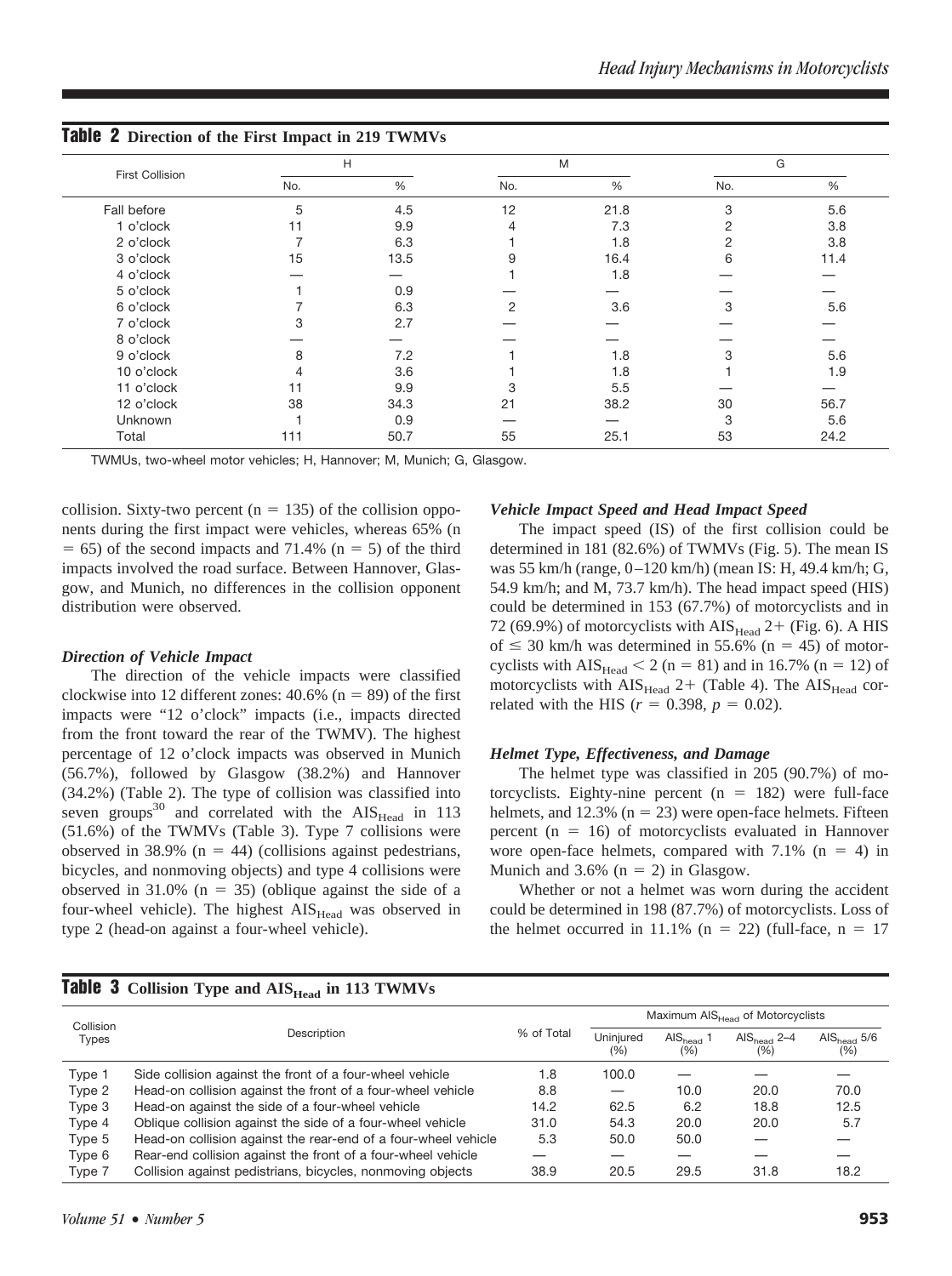

**Fig. 5.** *Vehicle impact speed (IS) of the first impact in 181 of 219 TWMVs.*



**Fig. 6.** *Head impact speed (HIS) of DFE and IFE.*

[9.3%]; jet type,  $n = 5$  [22%]) of those motorcyclist victims, in one case before the first impact, in 14 cases after the first impact, and in four cases after the second impact (not further specified,  $n = 3$ ). In 50% ( $n = 11$ ) of the lost helmets, the chin strap was intact and closed. The strap was torn out of the fixation in 9% ( $n = 2$ ) or torn itself in 14% ( $n = 3$ ). In six (27%) lost helmets the strap was open; further investigation showed that the strap was pulled through the fixation during the accident in three (14%) cases. In the remaining three (14%) cases, the strap was considered to be not closed at the time of the accident. Among the nonlost helmets ( $n = 176$  [89%]), 95% ( $n = 167$ ) of the straps were closed at the prior evaluation,  $5\%$  (n = 9) were open, and no strap was torn. The distribution of the strap condition differed significantly between cases with lost or nonlost helmet (linear trend test,  $p = 0.01$ ). AIS<sub>Head</sub> and fatality rate were higher when the helmet was lost during the accident (lost helmet  $[n = 22]$ : AIS<sub>Head</sub> 4.2 [range, 1-6], 68% [ $n = 15$ ] fatalities; nonlost helmet [ $n = 176$ ]: AIS<sub>Head</sub> 2.5 [range,  $0-6$ ], 38% [n = 69] fatalities; difference AIS<sub>Head</sub>, *t* test,  $p = 0.05$ ; fatality rate,  $\chi^2$  test,  $p =$ 0,01). The helmet weight was determined in 84 (37%) motorcyclists. The mean helmet weight amounted to 1,125 g (range,  $780 - 1{,}620$  g). In those cases, a negative correlation between  $\text{AIS}_{\text{Neck}}$  and helmet weight was observed ( $r$ )  $= -0.293, p = 0.01$ .

Location and type of helmet damage were classified in 205 (90.7%) of motorcyclists. Helmet damage from the accident was differentiated to any previous damage to the helmet. Seven hundred twenty-eight single helmet lesions from the accident were observed. The helmet lesions were located in lateral right (lateral in sections  $11-18$ ) in 27.3% (n = 199), lateral left (lateral in sections  $21-28$ ) in  $25.4\%$  (n = 184), frontal (frontal in sections 12, 14, 18, 19, 22, 24, 28, and 29) in 26.9% ( $n = 196$ ), and rear (rear in sections 11, 13, 15, 17, 21, 23, 25, and 27) in 21.6% ( $n = 157$ ). Sixteen percent ( $n =$ 115) of helmet lesions were located at the chin guard (sections 18 and 28), and 5.8% ( $n = 42$ ) at the visor (sections 19 and 29). Two lesions were observed at the crown region (section 35). The types of helmet lesion were most frequently scratches ( $n = 495$  [68.0%]), followed by deformations ( $n =$ 136 [18.7%]), cracks (n = 91 [12.5%]), and others (n = 6

| <b>HIS</b><br>(km/h) | Total |      | No Injury |      | AIS <sub>1</sub> |      | AIS <sub>2</sub> |               | AIS <sub>3</sub> |      | AIS <sub>4</sub> |               | AIS <sub>5</sub> |      | AIS <sub>6</sub> |               |
|----------------------|-------|------|-----------|------|------------------|------|------------------|---------------|------------------|------|------------------|---------------|------------------|------|------------------|---------------|
|                      | No.   | %    | No.       | %    | No.              | %    | No.              | $\frac{0}{0}$ | No.              | %    | No.              | $\frac{0}{0}$ | No.              | %    | No.              | $\frac{0}{0}$ |
| $\leq 10$            | 11    | 7.2  | 8         | 72.7 | 2                | 18.2 |                  |               |                  |      |                  |               |                  | 9.1  |                  |               |
| $11 - 20$            | 15    | 9.8  | 2         | 13.3 | 10               | 66.7 | 3                | 20.0          |                  |      |                  |               |                  |      |                  |               |
| $21 - 30$            | 31    | 20.2 | 14        | 45.1 | 9                | 29.0 | 3                | 9.7           |                  |      |                  |               | 2                | 6.5  | 3                | 9.7           |
| $31 - 40$            | 14    | 9.2  | 3         | 21.4 | $\overline{4}$   | 28.7 | 3                | 21.4          |                  |      |                  | 7.1           | 2                | 14.3 |                  | 7.1           |
| $41 - 50$            | 24    | 15.7 | 8         | 33.3 | 4                | 16.7 | 5                | 20.8          |                  | 4.2  |                  |               | $\overline{2}$   | 8.3  | 4                | 16.7          |
| $51 - 60$            | 22    | 14.4 | 5         | 22.7 | 2                | 9.1  | 5                | 22.7          |                  |      | 4                | 18.2          |                  | 4.6  | 5                | 22.7          |
| $61 - 70$            | 11    | 7.2  | 2         | 18.2 | 3                | 27.3 |                  | 9.1           |                  |      |                  |               |                  | 9.1  | 4                | 36.3          |
| $71 - 80$            | 11    | 7.2  |           |      |                  |      |                  | 9.1           |                  |      |                  | 9.1           | 7                | 63.6 | 2                | 18.2          |
| $81 - 90$            | 4     | 2.6  |           | 25.0 |                  |      |                  |               |                  |      |                  | 25.0          |                  | 25.0 |                  | 25.0          |
| $91 - 100$           | 6     | 3.9  | 3         | 50.0 |                  |      |                  |               |                  |      |                  |               |                  | 16.7 | 2                | 33.3          |
| >100                 | 4     | 2.6  |           | 25.0 |                  |      |                  |               | 2                | 50.0 |                  | 25.0          |                  |      |                  |               |
| Total                | 153   | 100  | 47        | 30.7 | 34               | 22.2 | 21               | 13.7          | 3                | 2.0  | 8                | 5.2           | 18               | 11.8 | 22               | 14.4          |

HIS, head impact speed.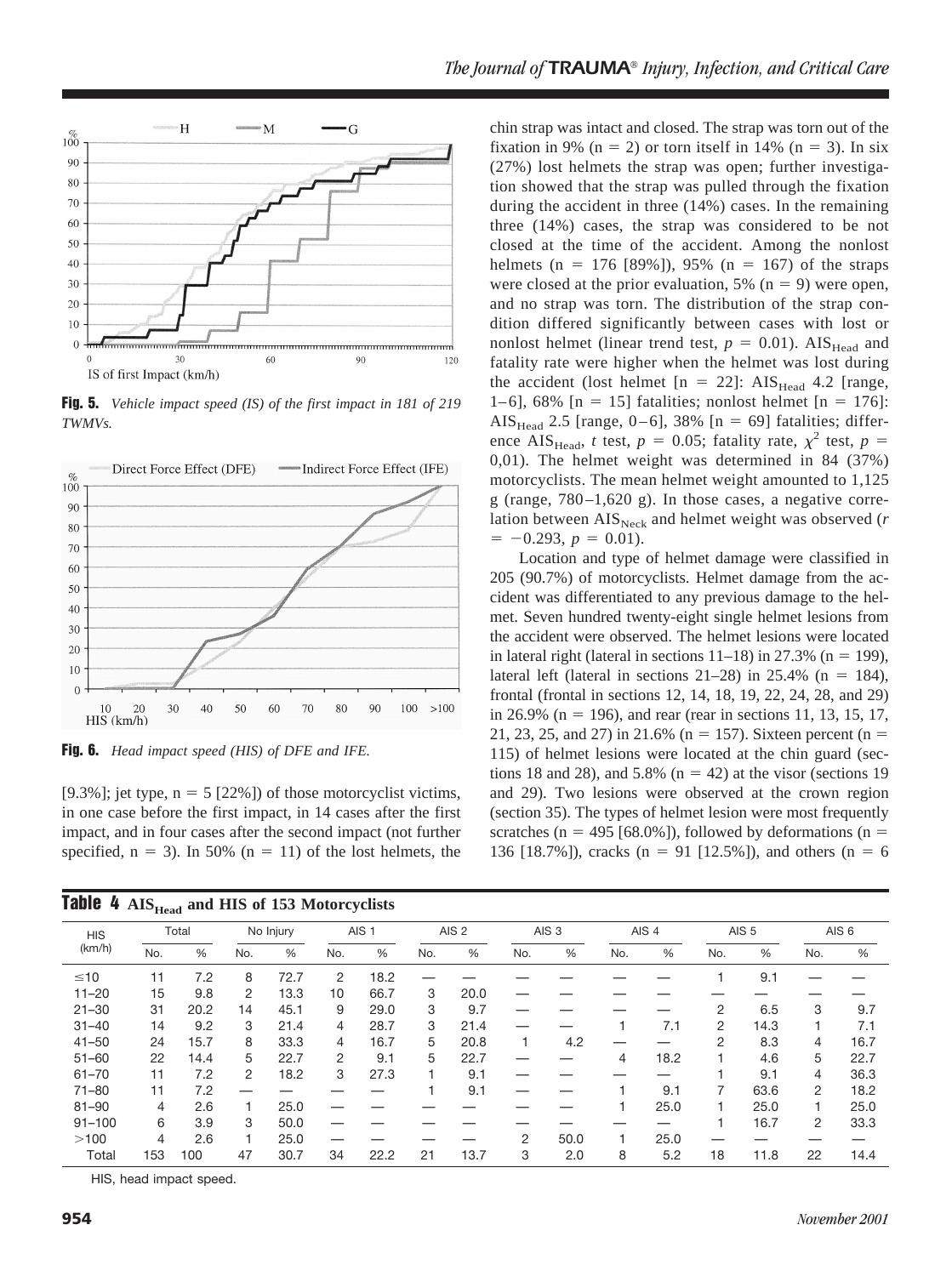



**Fig. 7.** *Kinetic consequences of the effecting forces in 409 lesions of the head region in 81 motorcyclists*  $AIS_{Head}$  *2+.* 

[0.8%]). Damage to the internal lining was found in 34 (17%) helmets. All these helmets also had a cracked shell. Vice versa, only 37% (34 of 91) of the helmets with cracked shells also showed damage to the internal lining.

#### *Effecting Forces*

Of forces resulting in head lesions ( $n = 409$ ), 56.8% (n  $=$  233) were directed from left to right ( $n = 108$ ; head impact angle,  $XY = -90 \pm 15$  degrees) or right to left (n = 125; head impact angle,  $XY = 90 \pm 15$  degrees). In 27.3% (n = 112), the force direction was exactly front to occipital  $(n =$ 94;  $XY = 0 \pm 15$  degrees) or occipital to front (n = 18; XY  $= 180 \pm 15$  degrees). The forces were furthermore directed from front left  $(XY = -45 \pm 15$  degrees) in 15 and from front right (XY =  $45 \pm 15$  degrees) in 12 cases toward the opposite side. Compression  $(n = 4)$  and axial load  $(n = 2; ZX)$  $= 90 \pm 15$  degrees) were rather seldom, as well as pure rotation ( $n = 3$ ) and hyperextension ( $n = 3$ ). The head impact angle correlated with the vehicle impact angle when the rider remained seated on the motorcycle at the time of the relevant head impact (head impact angle). In 75% of the cases, the rider fell from the motorcycle before the relevant head impact. In those cases, no correlation between vehicle impact angle and head impact angle was observed. The DFE lesions were mainly located in the area where the forces effected the head, and in IFE lesions, 20% of the cases were located on the opposite side. No relationship was found between damage to helmet internal lining regarding compression and other behavior and DFE. The kinetic consequence of the effecting force was an isolated translation in 32.6%; an isolated rotation around the X-, Y-, or Z-axis in 36.2%; and a combined rotation in 21.6%. In 9.6%, no kinetic consequence resulted (Fig. 7). DFE and IFE differed in the distribution of the kinetic force consequence (linear trend test,  $p = 0.05$ ). DFE lesions were overrepresented when an isolated translation or no kinetic consequence occurred, and IFE lesions overbalanced in rotational motions.

## *Body Impact Angle*

The body impact angle (BIA) was determined in 178 cases (78.6%) (G,  $n = 18$ ; H,  $n = 108$ ; and M,  $n = 52$ ). Fifty-one percent ( $n = 90$ ) of the BIAs amounted to 0 degrees and 11.8% (n = 21) to 90 degrees (Fig. 1). BIAs  $\leq 10$ degrees were determined as follows: G,  $11.1\%$  (n = 2); H, 58.3% ( $n = 63$ ); and M, 48.1% ( $n = 25$ ). In G, no 90-degree BIAs were observed; in H,  $1.6\%$  (n = 2); and in M, 35.2% (n  $= 19$ ).

## *Helmet Impact in Comparison with the ECE R.22 Standard*

Head impact speed and location of helmet lesion were used to compare the real helmet impact from our investigation with the impact of the ECE R.22–04 standard (Fig. 3), which was up-to-date at the time of the investigation (possible in  $145 \text{ cases}$ .<sup>22</sup> Forty percent of the real impacts were similar to that standard [11% at region B (front), 25% at region X (right/left side), 8% at region R (rear), 1% at region P (crown)]. When only comparing the amount of impact without consideration of the location,  $90\%$  ( $n = 131$ ) of real impacts were below the test line (fatality rate,  $31\%$  [n = 41]). In the remaining cases  $(10\%$  [n = 14]), a fatal outcome occurred without exception.

### **DISCUSSION**

In motorcyclists, the "protecting effects" of special clothing, equipment and, especially, a helmet lower the collision impact for body and head.<sup>12,17,31–34</sup> At present, helmets that are available in Europe fulfill the ECE R.22 standard.<sup>22</sup> With this type of helmet protection, only 18.4% of all motorcyclist involved in crashes sustained head injuries, but 9.7% suffered from severe head injuries.<sup>35</sup> This corresponds to our observations in the department of trauma surgery of the Hannover Medical School, which is a Level I trauma center. Former studies have suggested that helmets may cause injury to parts of the head or neck because they add mass to the head.<sup>36</sup> However, intracranial cerebral injury; intracranial hemorrhage; and face, skull vault, and cervical spine injuries were more likely to be found in fatally injured unhelmeted motorcyclists than in helmeted motorcyclists. The protective value of helmets to reduce risk of facial injury is further mentioned.6,10 Overall, the usage of helmets reduced the rate of head injuries, for example, in Germany from 40% to 18% in the recent decade.30 These results expand on earlier reports showing that helmets provide protection for all types and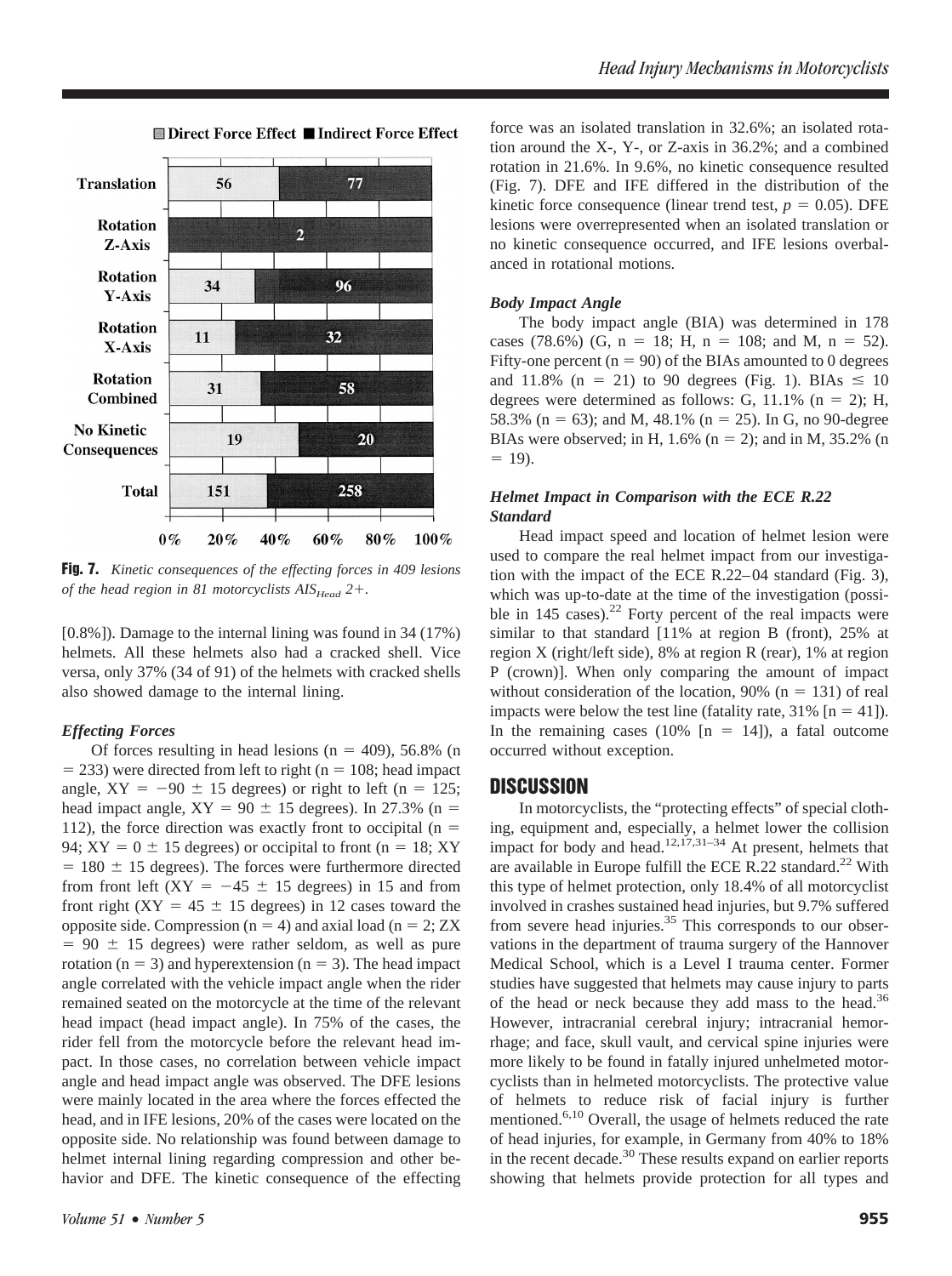search Unit team. Under this procedure, the interrater bias was avoided. Misclassification of injury patterns was minimized by two trauma surgeons (M.R. and U.L.) performing the classifications independently. Each case with any deviation in one or more classifications was discussed and classi-

locations of head injuries, and show that they are not associated with increased neck injury occurrence.17 However, a helmet is only effective when it remains on the head during the accident. In our study, 11% of the helmets had been lost during the accident, more likely jet-type than full-face helmets. In 27% of those cases, the chin strap was not closed when the accident occurred; however, in 50% it was closed and in 24% it was torn or pulled out. Consequently, the fixation of the helmet has to be improved. The  $\text{AIS}_{\text{Head}}$  and fatality rate was higher when the helmet was lost during the accident. Only accidents with axial load shift and helmets weighing more than 1,500 g were found to increase the risk of a basal skull fracture. Therefore, high-weight helmets should be avoided.<sup>36</sup> The results of most studies underline the fact that motorcycle accidents are sustained by young men in their working prime; as a result, these accidents pose a tremendous burden to individuals and society, and every attempt should be made to offer highly qualified surgical and trauma care to minimize the damage to the motorcyclist.<sup>37,38</sup> Apart from the head injuries, injuries of the lower limbs are considered to cause a high degree of long-term impairment.<sup>39,40</sup> However, in most of the above-mentioned studies, the injurypreventing effect of the helmet was the main focus. Similar to passive car safety, a further analysis of the injury mechanism itself is important. Therefore, we performed an additional analysis of the injury mechanism on head injuries in light of technical indications. Of particular importance was the helmet destruction, pointing out the observation that the probability of brain injuries in the absence of evidence of an impact to the head is very low.<sup>41</sup>

To standardize the data registration, the same set of forms was used in all three research groups (COST 327). One of the weaknesses of our study is still the variation in the local processing features of data collection. In all three centers, the data were collected prospectively and derived from the same protocol. Individuals who died before hospital admittance were not included in Hannover, but were included in Munich and Glasgow. The technical data were gathered directly at the accident scenes at all three centers, in Hannover directly after the accident, and in Glasgow and Munich at a later stage. The vehicles were technically investigated in all cases. Because of the differences of the inclusion criteria, a comparison of data between the three centers may be biased. However, the intention of the study was not to compare three different cities, but to analyze a wide range and variety of motorcycle victims with head injuries to obtain an overview of the situation in Europe. The problem of reporter bias was minimized by taking photographs of the accident scenes, the involved vehicles, the clinical aspects of the injuries, the relevant radiographs and/or CT scans, and the relevant findings during autopsy. The technical classification was performed using a standardized protocol under the direction of the technical authors (D.O., D.D., and K.S.). All the data forms were then sent to Hannover and further coding (e.g., AIS, Injury Severity Score, DFE, IFE) was performed by the Accident Refied again by both together. With this prospective study design, objectivity, reliability, and validity for the evaluation could be provided. Considering the cost of additional information, a helmet damage assessment with CT scan as proposed by Cooter et al. $42$  was not performed. Among the fatally injured, the highest percentage of 12 o'clock impacts and helmet loss during the accident correlated with the highest impact speed. In the study group, the highest  $\text{AIS}_{\text{Head}}$  was observed in head-on collision. AIS<sub>Head</sub> and head impact speed correlated as well. We found no correlation of  $\text{AIS}_{\text{Neck}}$  and helmet weight in our study. In our classification into lesions caused by DFE or IFE, a high percentage of fractures as DFE and a high incidence of brain damage as IFE occurred. IFE at the opposite side of the impact were observed in 16.4% of the cases and were in all but one case associated with DFE. The further analysis of the injury mechanism showed that there has to be a high amount of direct force transfer through the helmet causing the DFE. The IFEs are caused by acceleration or deceleration forces of the entire head and helmet unit. Therefore, a modification of the design of the helmet may only have a preventing effect on the DFE. Although we found a relatively low number of skin lesions in comparison to the high number of brain lesions, an improved force distribution over the whole helmet surface by structural changes could further minimize the direct force transfer. Of particular note is that the area most likely to be violated was the chin guard and the area in the region of the visor attachment. This may indicate that the impacts to these areas were more severe or that these parts of the helmets are weaker than other areas. It is likely that the visor area is slightly weaker and that the impacts to the chin guard are particularly severe. Helmet standards should include tests that reflect these findings, particularly in relation to the chin guard as already included in Version  $22-05$  of ECE.<sup>22</sup> The temporal region was also vulnerable to injury and should be given more consideration in further revisions. The ECE R.22–04 standard, which was the current test line for the time of our investigation, did not consider the chin region. The impact of that test line is applied to the crown, lateral, front, and rear regions, where 40% of the real helmet impacts from our study occurred. When only considering the amount of impact and not the location, fatal outcome occurred without exception when the helmet impact was above the current test line. Thus, the actual test standard principally seems to be effective for potentially survivable impacts. However, a modification of the testing impact location with consideration of chin region is necessary.

To reduce the injury-causing acceleration or deceleration, a reduction of the impact forces to the helmet is essential. In cars, the cushioning of airbags reduce the impact and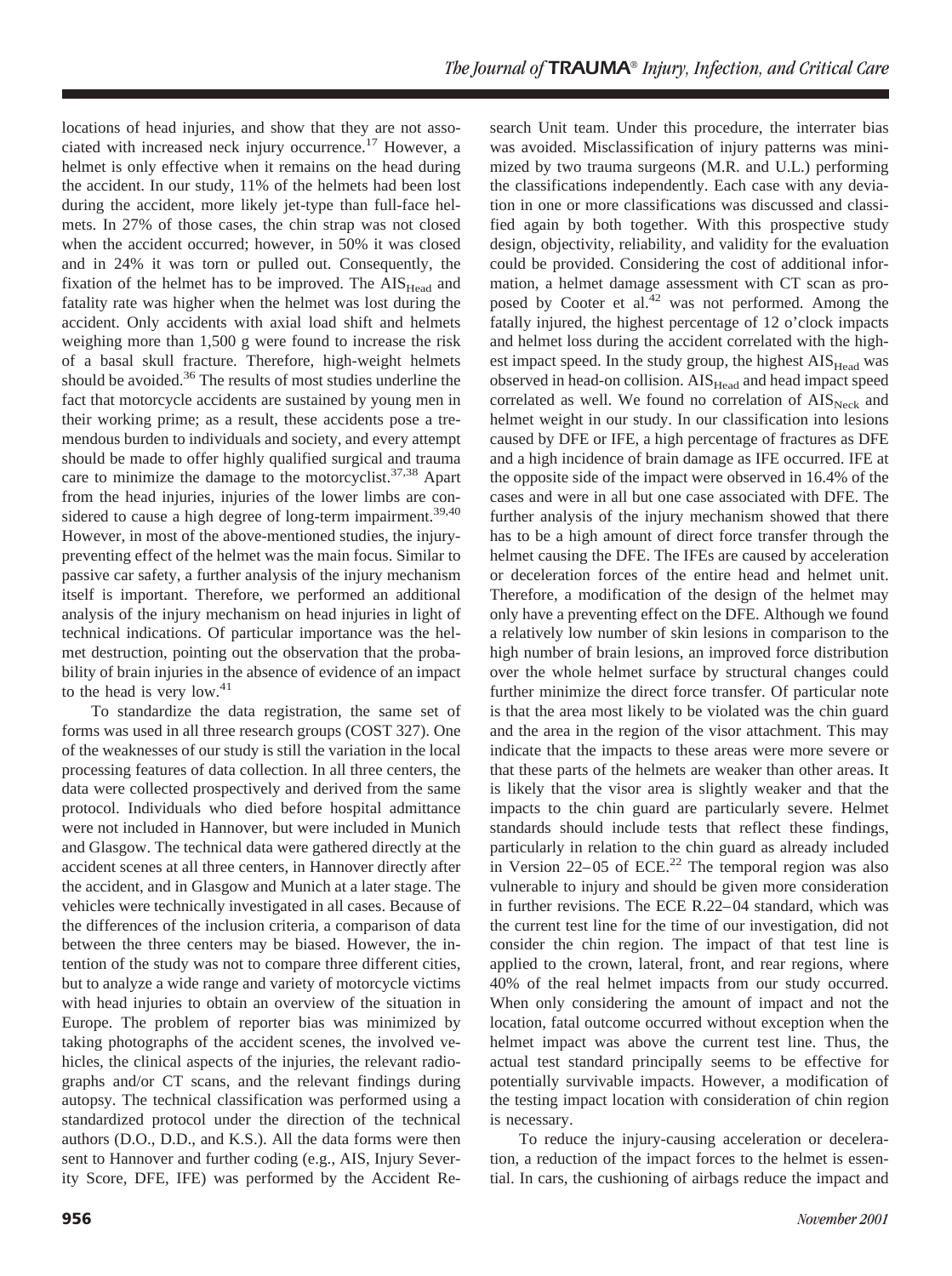the acceleration/deceleration forces to head and torso considerably. Any kind of additional cushioning of the helmet should be a further technical effort. However, the effect on the head kinesis before, during, and after impact has to be considered in any kind of technical modification. The resulting kinetic consequences of the forces are frequently underestimated.<sup>14</sup> In our study, less than 10% of the head lesions occurred in an impact without kinetic consequences. Head lesions caused by indirect force effect were more prevalent in rotational kinetics. Presuming that rotation is an important mechanism inducing "indirect" head lesions, efforts should be made to minimize rotational consequences of the effecting forces. Remarkably, the effecting force itself was in less than 1% of the lesions (3 of 409) a pure rotation. However, the kinetic consequences were classified as rotation in almost 60% (isolated rotation around X-, Y-, or Z-axis, 36%; combined rotation, 22%). Consequently, effecting forces that were not a pure rotation do have rotational consequences in a high percentage, which must be caused by rotational components of the effecting force. Devices conjoining helmet and shoulders or torso may be conceivable to neutralize these rotational components and may prevent indirect head lesions. The design of these devices should also allow the motorcyclist to turn the head around 90 degrees to both sides to watch the rear traffic. A design that prevents fast rotations and that allows a slow turn of the head to watch the traffic should be developed.

In conclusion, the motorcycle helmets that are actually available provide a high preventive effect, especially in sufficiently reducing the direct force effect to the head. Further improvements of the helmet shell can further minimize the direct force effects. The lesions caused by indirect force effect (e.g., acceleration and deceleration) remain a problem. In particular, rotation is an important and underestimated factor. The reduction of the kinetic consequences of the effecting forces should be a direction for future motorcycle helmet generations.

## **REFERENCES**

- 1. Bachulis BL, Sangster W, Gorrell GW, Long WB. Patterns of injury in helmeted and nonhelmeted motorcyclists. *Am J Surg.* 1988; 155:708–711.
- 2. Chenier TC, Evans L. Motorcyclist fatalities and the repeal of mandatory helmet wearing laws. *Accid Anal Prev.* 1987;19:133–139.
- 3. Diemath HE. Head injuries due to motorcycle accidents: crash helmets and alcoholism. *Neurosurg Rev.* 1989;12(suppl 1):458–464.
- 4. Ding SL, Pai L, Wang JD, Chen KT. Head injuries in traffic accidents with emphasis on the comparisons between motorcyclehelmet users and non-users. *J Formos Med Assoc.* 1994;93(suppl 1):S42–S48.
- 5. Gabella B, Reiner KL, Hoffman RE, Cook M, Stallones L. Relationship of helmet use and head injuries among motorcycle crash victims in El Paso County, Colorado, 1989–1990. *Accid Anal Prev.* 1995;27:363–369.
- 6. Gopalakrishna G, Peek-Asa C, Kraus JF. Epidemiologic features of facial injuries among motorcyclists. *Ann Emerg Med.* 1998;32:425– 430.
- *Volume 51 Number 5* **957**
- 7. Kelly P, Sanson T, Strange G, Orsay E. A prospective study of the impact of helmet usage on motorcycle trauma. *Ann Emerg Med.* 1991;20:852–856.
- 8. Kraus JF, Peek C. The impact of two related prevention strategies on head injury reduction among nonfatally injured motorcycle riders, California, 1991–1993. *J Neurotrauma.* 1995;12:873–881.
- 9. Kraus JF, Peek C, McArthur DL, Williams A. The effect of the 1992 California motorcycle helmet use law on motorcycle crash fatalities and injuries. *JAMA.* 1994;272:1506–1511.
- 10. Lee MC, Chiu WT, Chang LT, Liu SC, Lin SH. Craniofacial injuries in unhelmeted riders of motorbikes. *Injury.* 1995;26:467– 470.
- 11. Lund AK, Williams AF, Womack KN. Motorcycle helmet use in Texas. *Public Health Rep.* 1991;106:576–578.
- 12. Mock CN, Maier RV, Boyle E, Pilcher S, Rivara FP. Injury prevention strategies to promote helmet use decrease severe head injuries at a level I trauma center. *J Trauma.* 1995;39:29–33.
- 13. Muelleman RL, Mlinek EJ, Collicott PE. Motorcycle crash injuries and costs: effect of a reenacted comprehensive helmet use law. *Ann Emerg Med.* 1992;21:266–272.
- 14. Orsay E, Holden JA, Williams J, Lumpkin JR. Motorcycle trauma in the state of Illinois: analysis of the Illinois Department of Public Health Trauma Registry. *Ann Emerg Med.* 1995;26:455–460.
- 15. Peek-Asa C, McArthur DL, Kraus JF. The prevalence of nonstandard helmet use and head injuries among motorcycle riders. *Accid Anal Prev.* 1999;31:229–233.
- 16. Rowland J, Rivara F, Salzberg P, Soderberg R, Maier R, Koepsell T. Motorcycle helmet use and injury outcome and hospitalization costs from crashes in Washington State. *Am J Public Health.* 1996;86:41– 45.
- 17. Sarkar S, Peek C, Kraus JF. Fatal injuries in motorcycle riders according to helmet use. *J Trauma.* 1995;38:242–245.
- 18. Shankar BS, Ramzy AI, Soderstrom CA, Dischinger PC, Clark CC. Helmet use, patterns of injury, medical outcome, and costs among motorcycle drivers in Maryland. *Accid Anal Prev.* 1992;24:385–396.
- 19. Sosin DM, Sacks JJ. Motorcycle helmet-use laws and head injury prevention. *JAMA.* 1992;267:1649–1651.
- 20. Van Camp LA, Vanderschot PM, Sabbe MB, Delooz HH, Goffin J, Broos PL. The effect of helmets on the incidence and severity of head and cervical spine injuries in motorcycle and moped accident victims: a prospective analysis based on emergency department and trauma centre data. *Eur J Emerg Med.* 1998;5:207–211.
- 21. Wagle VG, Perkins C, Vallera A. Is helmet use beneficial to motorcyclists? *J Trauma.* 1993;34:120–122.
- 22. Economic Commission for Europe. *ECE-R22.* 04 ed. Bonn, Germany: Kirschbaum Verlag; 1999.
- 23. Begg DJ, Langley JD, Reeder AI. Motorcycle crashes in New Zealand resulting in death and hospitalisation. I: Introduction methods and overview. *Accid Anal Prev.* 1994;26:157–164.
- 24. Langley JD, Begg DJ, Reeder AI. Motorcycle crashes resulting in death and hospitalisation, II: traffic crashes. *Accid Anal Prev.* 1994; 26:165–171.
- 25. Clarke JA, Langley JD. Disablement resulting from motorcycle crashes. *Disabil Rehabil.* 1995;17:377–385.
- 26. Lehmann U, Gobiet W, Regel G, et al. Functional, neuropsychological and social outcome of polytrauma patients with severe craniocerebral trauma. *Unfallchirurg.* 1997;100:552–560.
- 27. Otte D, Chinn B, Doyle D, Sturrock K, Schuller E. *Database COST 327. Additional Data Gathering Analysis Study on Motorcycle Safety Helmets.* Hannover, Germany: Accident Research Unit, Department of Trauma Surgery, Medical School Hannover; 1999.
- 28. American Association for Automotive Medicine. *Abbreviated Injury Scale–Revision 90.* Morton Grove, IL: American Association for Automotive Medicine; 1995.